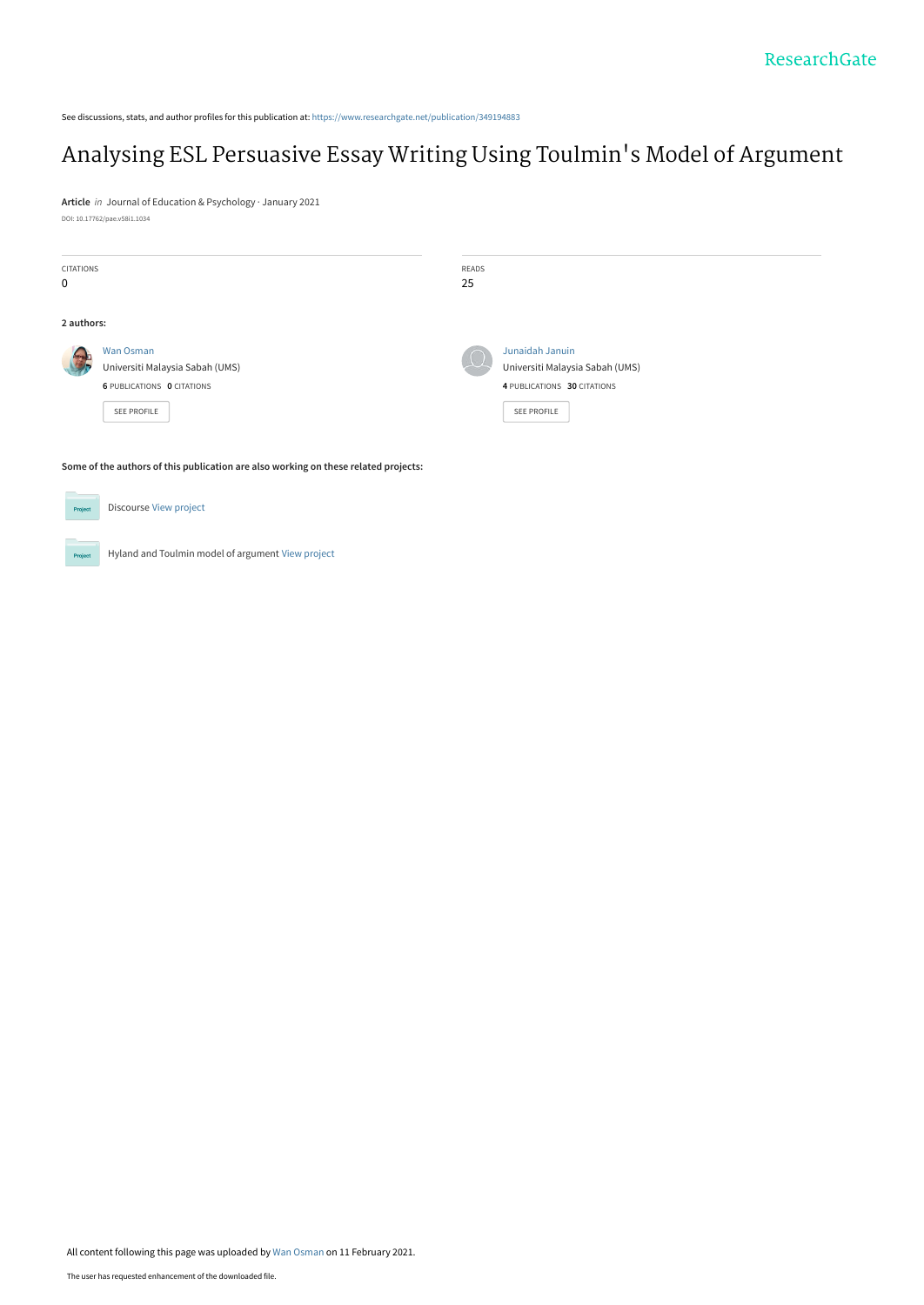# **Analysing ESL Persuasive Essay Writing Using Toulmin's Model of Argument**

#### **Wan Hurani Osman, Junaidah Januin**

Center of Promotional of Knowledge and Language Studies, Universiti Malaysia Sabah, Malaysia

#### **ABSTRACT**

In Malaysian universities, writing in English is taught in several settings: writing for general purposes, writing for academic purposes and writing for specific purposes. Writing in these settings allows learners to learn to write in different genres, such as research, reports, and persuasive writing genres. One of the standard genres is persuasive because it is used to convince readers of what is researched or reported. To be competent in persuading or arguing, using the appropriate rhetorical and linguistic structure is crucial. The appropriate rhetorical and linguistic elements will help to achieve the writers' objective and intention. This paper will examine rhetorical and linguistic structures used by the ESL writers in producing a persuasive essay. Fifteen persuasive essays written by tertiary learners were analysed in this study. The researchers employed Stephen Toulmin's Model of argument (1969) as the tool of analysis in identifying the rhetorical and linguistic structures realised in the students' essays. The analysis outcome indicates that the 15 ESL writers under investigation comply with Toulmin's model except for the rebuttal stage, which was not visible in the essays. The findings will explain the common and uncommon rhetorical and linguistic elements used based on the model that Toulmin has developed. The implications from the findings are twofold; first, academic writing teachers can focus on the necessary elements to produce competent persuasive ESL writers, and secondly, textbook developers may produce their books based on the findings drawn from this study.

**Keyword:** Toulmin's Model, ESL Writers, Persuasive Essay

#### **I. Introduction**

Leki (2007) has defined writing as 'the actual texts produced that are evaluated as evidence of growth and learning' (p. 234). In Malaysian universities, academic writing is a requirement to attain certificates and students are required to complete the writing task according to the instructor's instructions. Academic writing is also used as an evaluation tool for offering a scholarship in many Malaysian universities as it shows a high level of a learner's capability to strive for their work and responsibility.

In the academic setting, writing is an important skill to master. There are many different genres of writing, such as descriptive, comparative and persuasive. Different writing genres require different writing styles with different rhetorical structures and different linguistic elements, requiring discourse competence in writing. Developing discourse competence in tertiary academic writing is inherently complicated, particularly among ESL learners who are also the novice writers of extended written discourse (Januin and Stephen, 2015).

One of the essential skills needed in academic studies is argumentation (Crammond, 1998; Nemeth and Kormos, 2001). The Malaysian education system is presently focusing on producing higher-order thinking skills (National Education Blueprint 2013-2025). Greenstein (2012) outlined that education should fulfil the 21st-century skill needed by learners: the 4Cs; critical thinking, communication, collaboration, and creativity.

One crucial aspect of communication at the tertiary level is argumentation because it is a way to present learners' and educators' views, thinking, and ideas (Crammond, 1998). Persuasive and well-structured argumentation may also indicate a high level of learner autonomy in writing (Januin, 2007). There is a need to critique and defend in an argument, which is a part of the higher-order thinking skills. Jamaludin et al. (2007) concluded from their study on 45 Singapore pre-university students that knowing how to present a good argument plays an essential role in assisting students in acquiring academic discourse. This study supports what Shaughnessy (1977) and Varghese and Abraham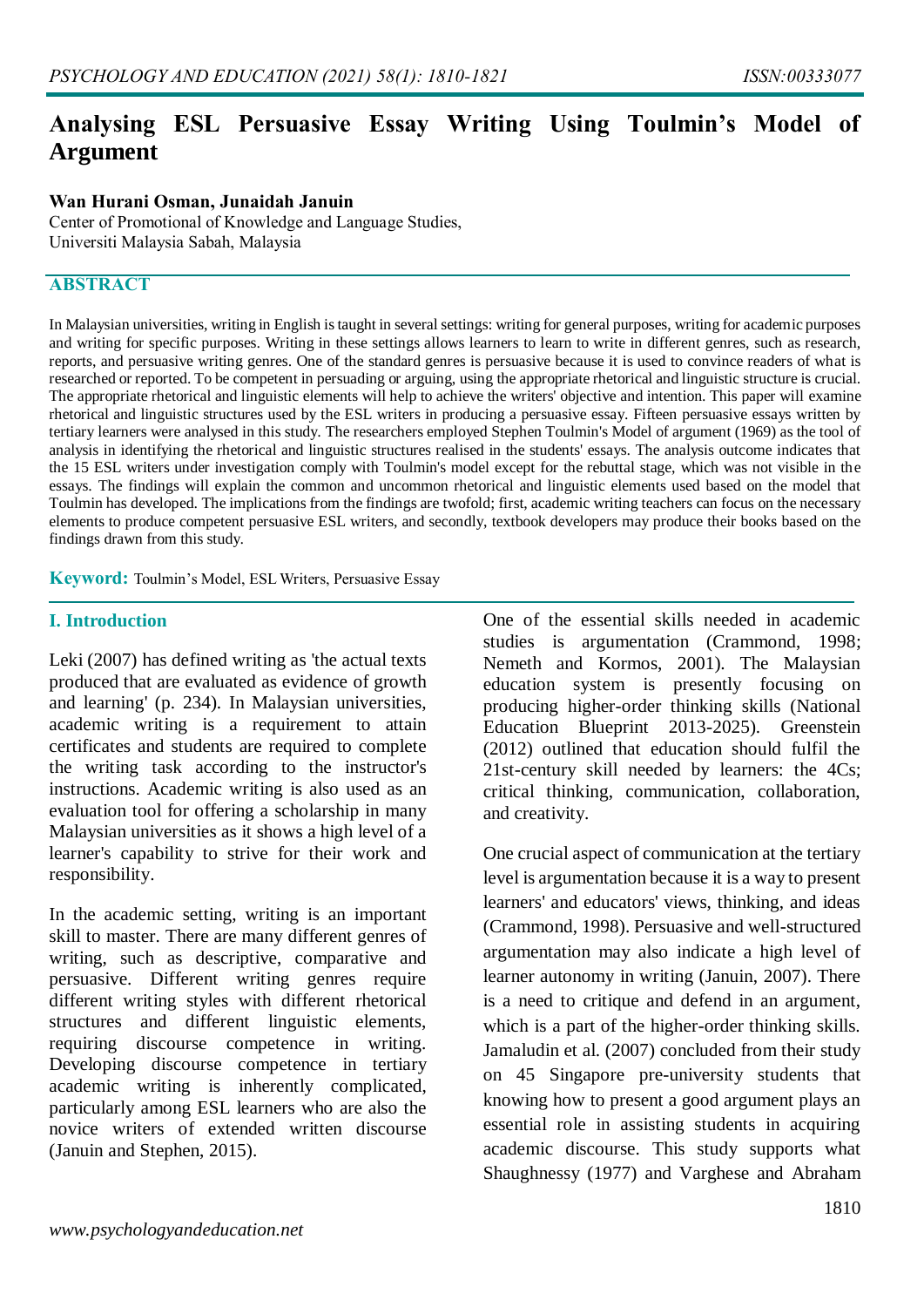(1998) mentioned about the importance of writing arguments using the appropriate forms.

Analysing argumentative structures helps educators prepare the appropriate instructional materials and carry out practical classroom activities. Many studies have been conducted concerning instructional strategies to write argumentative essays (Varghese and Abraham 1998)

Given the Malaysian education system and the role argument plays in the academic circle, this study examines ESL undergraduate argumentative essay rhetorical and linguistic features in a Malaysian public university. It describes the learners' writing using rhetorical and linguistic features, as highlighted in the Argumentative Model by Stephen Toulmin (1969).

## **1.1 Persuasive and Argumentative Writing and Essay**

An argumentative essay is written with the "main purpose to persuade readers to accept the writer's belief or his opinion" (Choi, 1988, p. 18). In this study, persuasive and argumentative writing or essay refers to the same writing or essay genre and is used interchangeably. This is because to persuade a reader; a writer must present a strong argument of the issue or topic. Imtiaz and Mahmood (2014) describe writing an argumentative essay as the "art of persuasion with responsibility" (p. 96).

Crowhurst (1991) and Imtiaz and Mahmood (2014) are a few researchers who have identified that learners have problems in argumentative writing. They have concluded that organization and genre knowledge are the few reasons for the writing problems. There are two well-known frameworks on the argumentative genre, such as Toulmin model (1969) and Hyland model (1990). However,

this study will only use the Toulmin model (1969) to examine a group of ESL argumentative essays.

#### **1.2 Toulmin Model of Argument**

Stephen Toulmin, a British philosopher, proposed an argument structure in 1958, which is now known as Toulmin model of argument. Toulmin's original work focused on law discourse but has now been used widely in other discourse, including written discourse.

Toulmin model has been used in many writing modules. The use of the model is evident in writing textbooks such as Troyka (2004) and Maimon et al. (2007). The elements highlighted by Toulmin are used in textbooks, but certain elements have been renamed, such as claim is also called conclusion, assertion or opinion (Qin and Karabacak, 2010). The model has also been used in conducting research related to the argumentative genre. It has been used by researchers such as Crammond (1998), Nussbaum and Kardash (2005).

Toulmin's model of argument (1969) highlights six elements to forming an argument, namely, Grounds or Data, Warrant, Backing, Qualifier, Claim and Rebuttal. At its most basic, Toulmin's model illustrates how the writer arrives at a claim through drawing on a set of established data which are moved through a warrant. The warrant then becomes the foundation of the claim, serving to support and strengthen it. More often than not, the warrant requires additional backing. The backing adds to the validity of the warrant and thus to the validity of the claim. Figure 1 below illustrates how the different elements of argumentation in the model relate to each other.

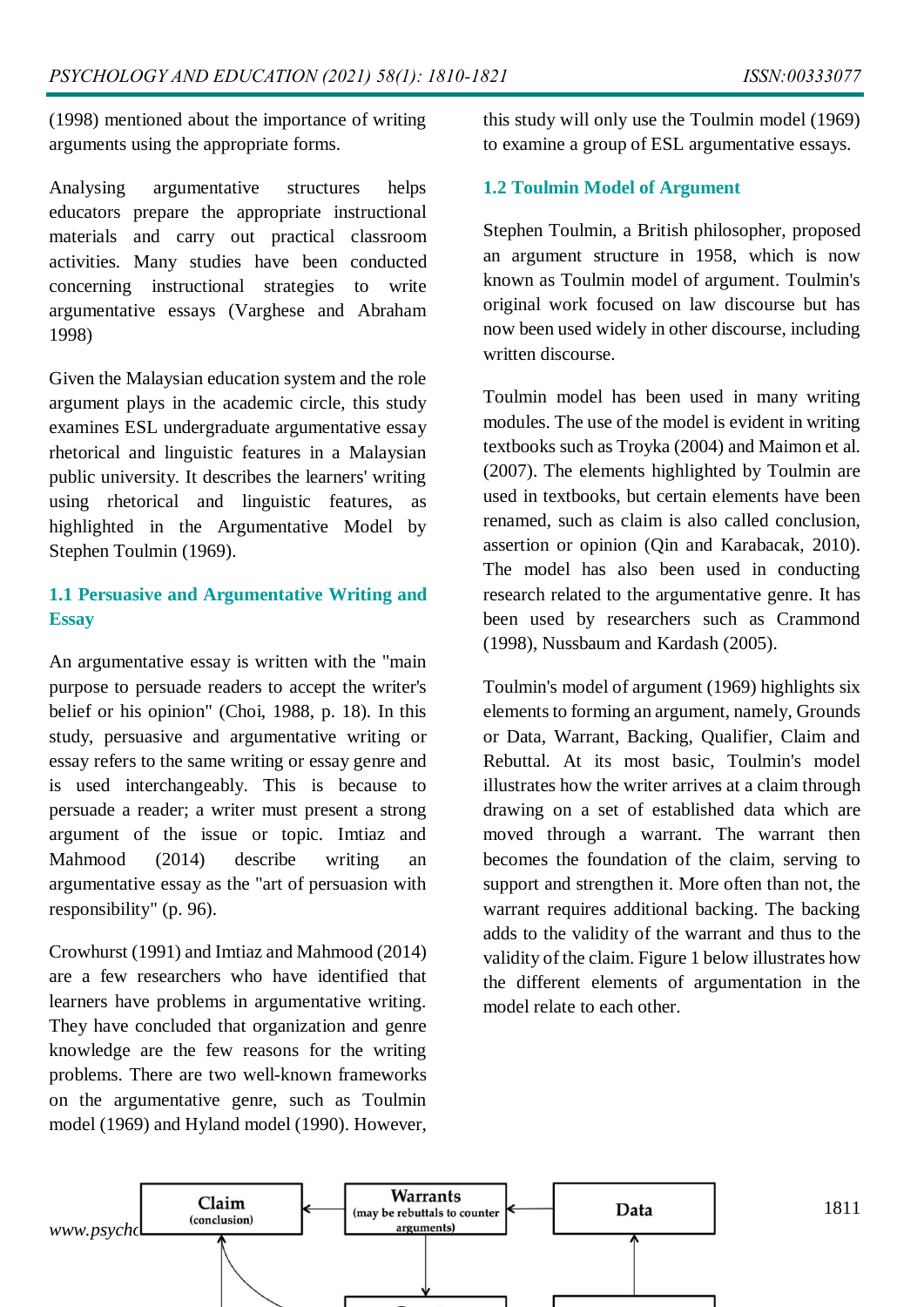# **Figure 1: The elements of Toulmin Argument Model**

While the data, warrant and claim are essential in all arguments, the rebuttal and qualifier are brought in where relevant to consider exceptions to the claim or warrant as the case may be and indicate

the claim's strength. Table 1 summarises the six elements from the model and how they are related to each other.

- 1) Makes a *claim*  the conclusion to be argued for and data denotes the facts or the premises drawn upon as the basis for the claim **-** *Qualifier* **- modals, such as probably, possibly, perhaps. By qualifying or narrowing the claim, a qualifier serves as an indication that the aim not absolute or universal**
- 2) Gives *grounds/data* to support that claim support the claim in the form of experience, facts, statistics or occurrences. **-** *Backing* **of facts, authorities, or explanations which are used to strengthen or support the warrant**
- 3) Backs the grounds with a *warrant* serves as the bridge to justify how the claim is derived from the grounds/data. **-** *Rebuttal* **or counter argument that specifies the conditions which might defeat the major claim**

Table 1: Description of Toulmin's six elements.

#### **2. Literature Review**

The Toulmin model (both the original and modified) has been a distinct and clearly defined argument structure model that receives attention among its proponents. A growing number of researchers has comprehensively utilised Toulmin's Model as an analytical framework in their respective fields.

In the field of Artificial Intelligence (AI), de Oliveira Gabriel, Panisson, Bordini, Adamatti, & Billa (2020) proposes an argumentation-based inference mechanism for the following mental

stances *Beliefs, Desires* and *Intention* (BDI) agents utilising Toulmin's model of argumentation which comprises five parts: data, warrant, claim, qualifier, and rebuttal. Through some case studies, the application of Toulmin's model in the argumentation-based inference, such as in BDI, appears to yield encouraging findings: it breaks down an argument into constituents, detailing the reasoning and thereby facilitating its explanation. In other words, the inference mechanism based on Toulmin's Model corroborates the inference of new beliefs based on the available evidence within BDI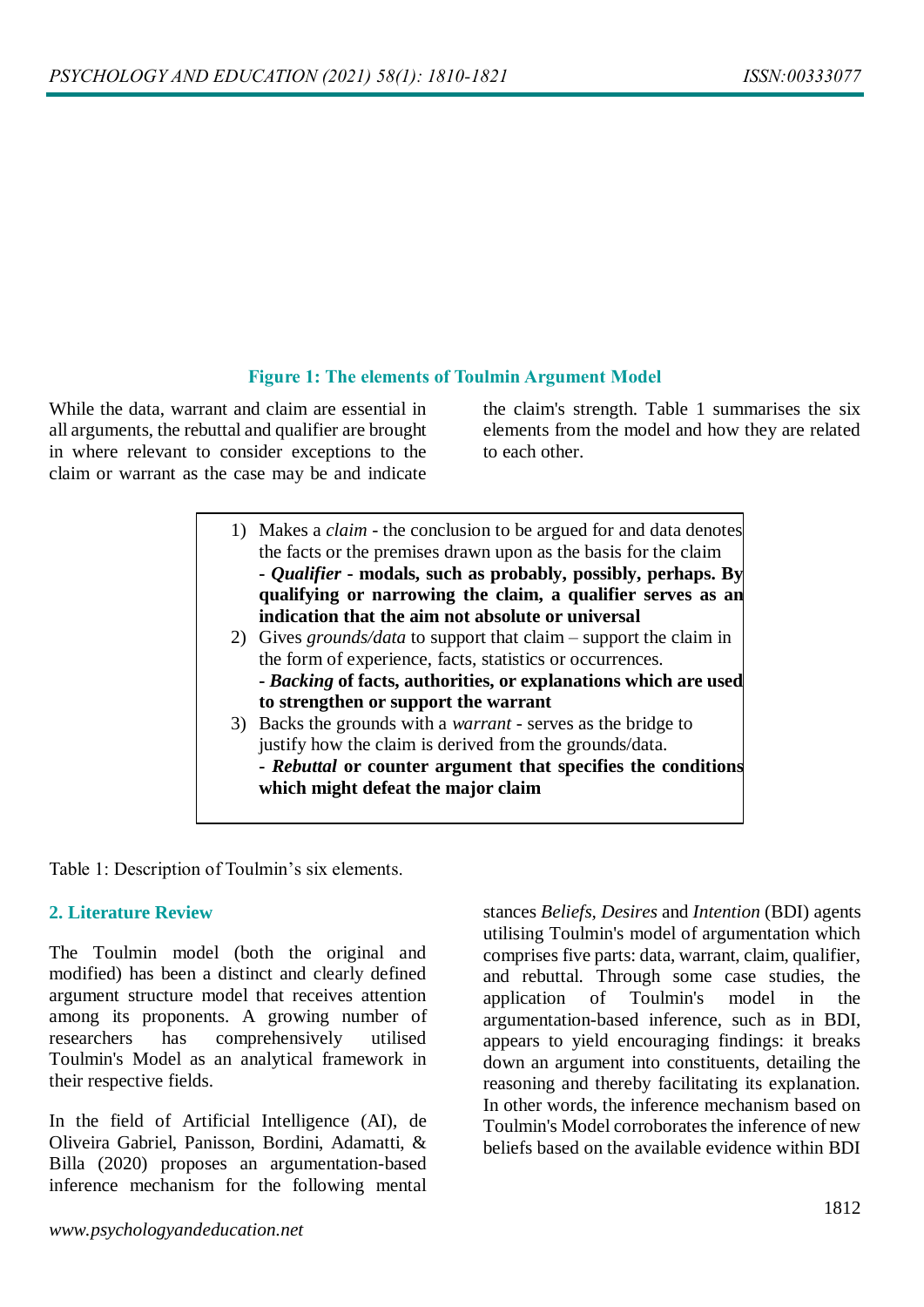agents programmed in an agent-directed programming language.

Also, Toulmin's Model receives considerable attention, mainly when it is employed in the area of criticality or critical thinking. Critical thinking is an essential element of scientific inquiry and reasoning which is also a tool to assist students to establish and fine-tune scientific knowledge and should be implemented in scientific argumentation in science classrooms. In the field of science education, for example, the Toulmin's Model has been employed to elucidate scientific argumentation as a skill to promote critical thinking among students in science subjects (see Böttcher & Meisert, 2011; Nussbaum, 2011; Erduran & Jiménez-Aleixandre, 2012, Hong & Abdul Talib, 2018).

Toulmin's model has also acquired a significant consideration in the field of pedagogic writing. Research on Toulmin's Model in the teaching and learning of writing has generally concentrated on

- i) a model for analysis in argumentative writing in L1 contexts (see Connor, 1990, Knudson, 1992, Crammond, 1998, Chambliss & Murphy, 2002, Nussbaum and Kardash, 2005, Uccelli, Dobbs & Scott, 2012),
- ii) an analytical framework in L2 writing settings (see Qin & Karabacak, 2010, Huh & Lee, 2014, Imtiaz & Mahmood, 2014, Liu & Wan, 2020),
- iii) an instructional approach to teach argumentative writing in both L1 and L2 contexts (see Karbach, 1987, Varghese and Abraham, 1998, Yeh, 1998, Qin, 2013, Zainuddin & Rafaek-Galea, 2016),
- iv) a framework for contrastive analytical tool between L1 and L2 students' writing (see Hamam, 2020, Uysal, 2012, Khodabandeh, 2014).

Closer to home context, although infrequently, the Toulmin's Model has been utilised as a tool for teaching writing to L2 learners in Malaysia. One of the studies is by Rafik-Galea, Zainuddin, & Galea

(2008), which brought to light Toulmin's Model's employment to scaffold students' argumentative writing and criticality. The study was conducted among 21 seventeen-year-old students of a semirural secondary school from lower-middle-income families in Malaysia through pre-and post-test essays. The study indicates an overall improvement in both students' argumentative writing and critical thinking skills. With the Toulmin's model, the mean scores between the pre-test and post-test results also demonstrated a substantial positive difference; the subjects were able to better analyse their essays and, therefore, improved their writing quality for each element. This improvement has also indicated the amelioration in the subjects' critical thinking skills. Hence, the study concluded that with Toulmin's Model as a scaffolding tool for writing, students could enhance their critical thinking skills and writing for persuasive purposes.

Another study by Zainuddin & Rafik-Galea (2016) highlighted the Toulmin's Model as a potent model to improve L2 students' writing skills. The study was conducted among twenty-one year five highschool students at a rural school. The study attempted to address the following two research questions: 1) To what extent does training in the understanding of the Toulmin elements help in the development of students' critical thinking when completing argumentative writing?, and 2) How does the use of Toulmin model influence students' organisation of ideas?. The study presented both quantitative and qualitative data in responding to the two research questions, respectively. Both the quantitative and qualitative data yielded significant and positive results between the pre-and post-tests in terms of a reinforced use of individual elements of the argument indicating the students' improved analysis of their essays based on the model which therefore improved the quality of each element of the argument. The results have also suggested the subjects' improved ability to write arguments and to think critically.

Another critical study by Abdul Aziz & Ahmad (2017), in a Malaysian setting, examined the ways L2 learners argue in their writing. The aims of this study are threefold: i) determine the distinctive characteristics of persuasive essays commonly utilised by Malaysian students, ii) examine the problems students encounter while developing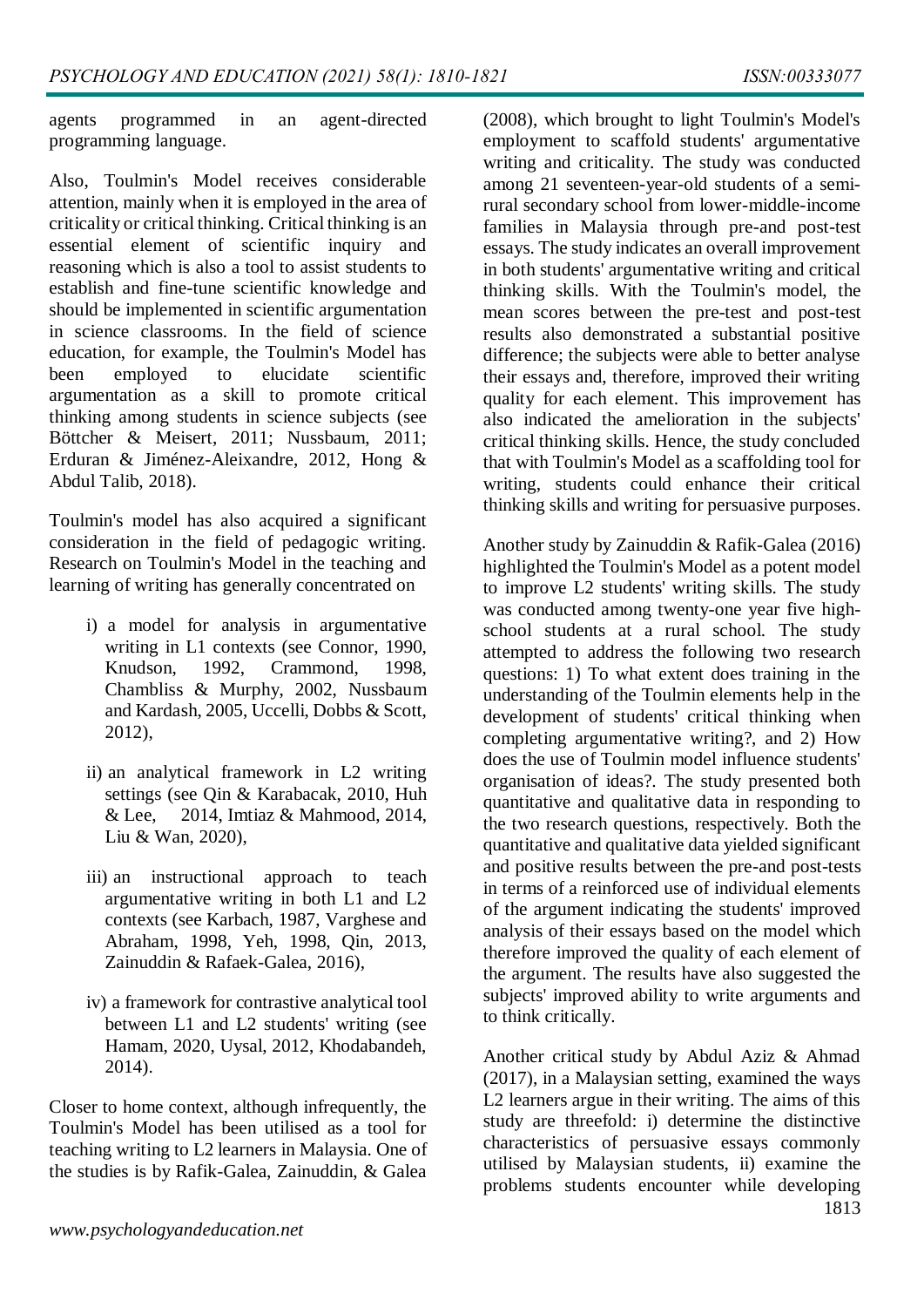their arguments, and iii) to propose strategies that can enhance students' persuasive writing skills.

The data of the study were drawn from seventynine essays crafted by secondary school L2 learners. The essays were analysed through the lens of the Toulmin's Model as an attempt to identify the persuasive elements (claim, grounds, warrant, backing, rebuttal and qualifiers) that the learners have utilised in their writing. The findings suggest that the learners utilised the essential persuasive elements such as claim, grounds and warrant. Nonetheless, the learners seemed to display inadequacy in employing persuasive elements namely the qualifier, rebuttal and backing, suggesting that learners need to be equipped with the qualifying, rebutting and backing strategies while crafting their persuasive essays.

The review of past studies at the international level provides insights that Toulmin's model has been employed in ESL settings and across disciplines. This phenomenon suggests the flexibility and feasibility of the model existing in multidisciplinary environments. The model has also exhibited its worth in language learning, particularly in argumentative and persuasive writing.

Closer to home context, the review of the three past studies in the Malaysian setting has focused on high school learners, and it indicates the positive prospect of interweaving the Toulmin's model in the teaching and learning of writing for general purposes even among low proficient learners of English. This paper aims to analyse tertiary learners' essay writing in Sabah through the Toulmin's model lens. To add the significance of this study, we aim at examining the employment of the Toulmin's model as the analytical tool in an academic writing module.

### **3.1 Methodology**

### **3.1 Participants**

The participants for this study were fifteen ESL writers who attended an English writing class offered in a public university in East Malaysia. They were students in their second year of undergraduate studies. There were ten female and five male writers, which consist of Malay (6), Chinese (3), Kadazan (3), and Bajau (2) races. These students are categorised as low proficiency English users; four students scored band 1, and eleven scored band 2 in Malaysian University English Test (hereafter MUET). MUET is an English test used for entrance into Malaysian universities. Students sitting for MUET are tested in four components: Listening (45 marks), Speaking (45 marks), Reading (120 marks), and Writing (90 marks). The total marks are 300, and these marks are categorised into six (6) bands, with six being the highest and one the lowest.

The participants enrolled in English academic writing module taught by the same instructor. The contact hours were once a week for 3 hours. The academic writing module offered by this public university, "… aims to equip students with the advanced skills needed for academic reading and writing. A variety of texts from various disciplines will have been used as materials in teaching this module. Course lecturers teach the students to use useful strategies when reading academic texts related to their main course study.

Regarding academic writing strategies, students learn how to introduce essays in a thoughtprovoking manner, form and arrange ideas sequentially, develop and support their own opinions, and reiterate the main points concisely when concluding. In short, students will learn to be effective academic writers. Students will also be taught to present their ideas to an audience." (UB00402 Course Synopsis, Sem 2 2017/2018). In this module, there five academic genres that students need to learn: problem-solving, causeeffect, persuasive, exploratory, and compare contrast.

Before the writing module, these students had already sat for two other English modules: Grammar in Semester 1 and Oral Communication in Semester 2. Thus, when they sit for the writing module, the focus is on writing in the five academic genres, and grammar is taught incidentally.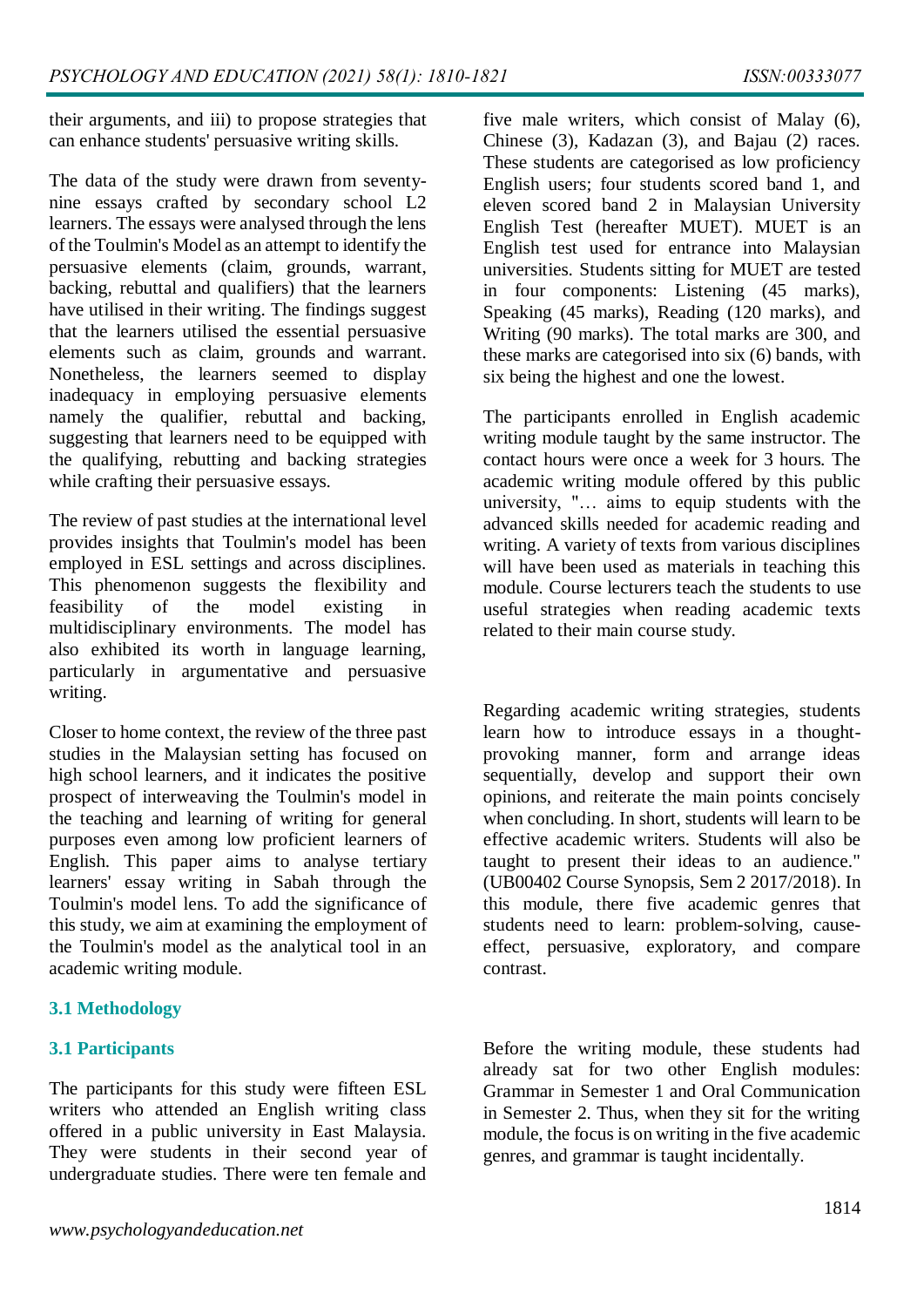#### **3.2 Setting and Procedure**

The participants were taught five genres throughout the 14 weeks of writing module classes. The participants learned about each genre for two weeks, and the remaining four weeks were employed to administer tests, quizzes, and presentations. One of the genres highlighted in the module was persuasive writing, where participants were exposed to persuasive writing samples, focusing on the rhetorical and linguistic element that makes a good piece of a persuasive essay. Participants then had to produce a piece of persuasive writing based on their own chosen topic. The participants had to produce an outline or draft of their topic, title, points/data. When the instructor approved the outline or draft, the participants proceeded to write their full essay.

#### Toulmin's (1969) model of argumentation is encouraged not only as a model for constructing credible arguments within specific disciplines but also as a tool for their analysis. While his model applies primarily to legal arguments, convincing cases have been made for its applicability to other disciplines and genres such as Mitchell (1997), who used the model in his study on pedagogical processes, and Qin & Karabacak (2010), who employed the model to analyse ESL undergraduates' writing in China.

The data gained for this study are from the participants' final essays. We anaysed the essays by identifying the six elements stated in Toulmin's argument model (1969). Toulmin has outlined a few questions to check for clarity and efficacy of an argument. According to Karbach (1987), these questions can be used to analyse arguments. Table 2 is a list of questions that can be used as a guide.

| <b>3.3 Data Analysis</b> |  |  |
|--------------------------|--|--|
|                          |  |  |

| Argumentative<br>Elements | <i><u><b>Ouestions</b></u></i>                            |  |
|---------------------------|-----------------------------------------------------------|--|
| 1) Claim                  | Is the claim clearly understood?                          |  |
|                           | From what stand point is the claim addressed –            |  |
|                           | moral, religious, financial etc.?                         |  |
| 2) Rebuttal               | Does the wording of the claim allow for these exceptions? |  |
| 3) Backing                | Is the warrant solidly backed for supporting the grounds? |  |
| 4) Ground/Data            | Are the grounds/data sufficient and relevant?             |  |

Table 2: Questions to guide identification and justification of elements

Thus, we used these questions to guide us in determining the appropriate elements in the participants' writing. The questions also helped justify why the sentence or phrase was considered as the said element.

This study's findings were written descriptively with some statistical data highlighting certain rhetorical and linguistic elements. The findings also included some statistical figures quantifying the data essential features, such as counting the frequencies and ranges, identifying the mean, mode, and median of the data. The scores

strengthened the data by highlighting the frequently used structures and markers.

#### **4. Findings**

We examined fifteen essays written by students who attended the English language module class. The essays were part of their in-class activity. The students were required to write a persuasive/argumentative essay stating and defending their stand on the essays' issue. The themes that the students selected are shown in Table 3. Out of the fifteen essays, six themes are on technology, four on business and marketing, and five on psychology.

| <b>Respondent</b> | <b>Theme</b> | <b>Issue</b> |
|-------------------|--------------|--------------|
|-------------------|--------------|--------------|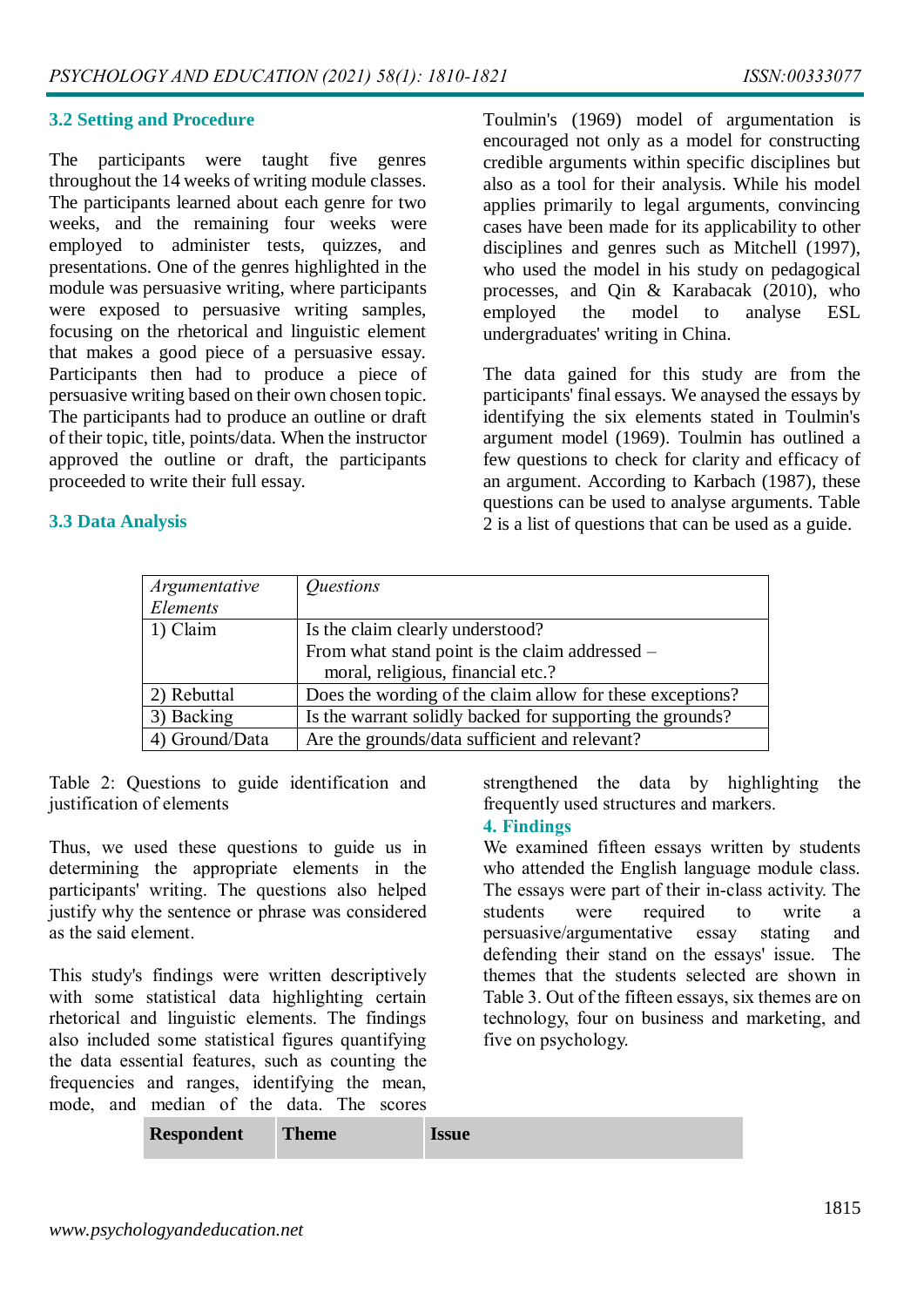| R1              | Technology      | Bad and good of technology           |  |
|-----------------|-----------------|--------------------------------------|--|
| R <sub>2</sub>  | Psychology      | First impression is important        |  |
| R <sub>3</sub>  | Psychology      | Why do we need to help people        |  |
| R <sub>4</sub>  | Marketing       | Advertisement is bad                 |  |
| R <sub>5</sub>  | Psychology      | Being a successful person            |  |
| R <sub>6</sub>  | Marketing       | Effects of advertisement on business |  |
| R7              | Technology      | <b>Advantages of Internet</b>        |  |
| R <sub>8</sub>  | Technology      | Impact of smart phone                |  |
| R <sub>9</sub>  | Psychology      | Taking risk                          |  |
| R10             | Technology      | The importance of technology         |  |
| R11             | Marketing       | Advantages of advertisement          |  |
| R12             | Technology      | Benefits of technology               |  |
| R13             | Psychology      | The effects of internet relationship |  |
| R <sub>14</sub> | <b>Business</b> | Tourism and environment              |  |
| <b>R15</b>      | Technology      | <b>Effects of internet</b>           |  |

Table 3: Essay topics

To answer the research question concerning which

Toulmin elements occurred in the participants' argumentative paper, we tabulated the Toulmin's elements according to their categorisation in percentile figures, as shown in Table 4.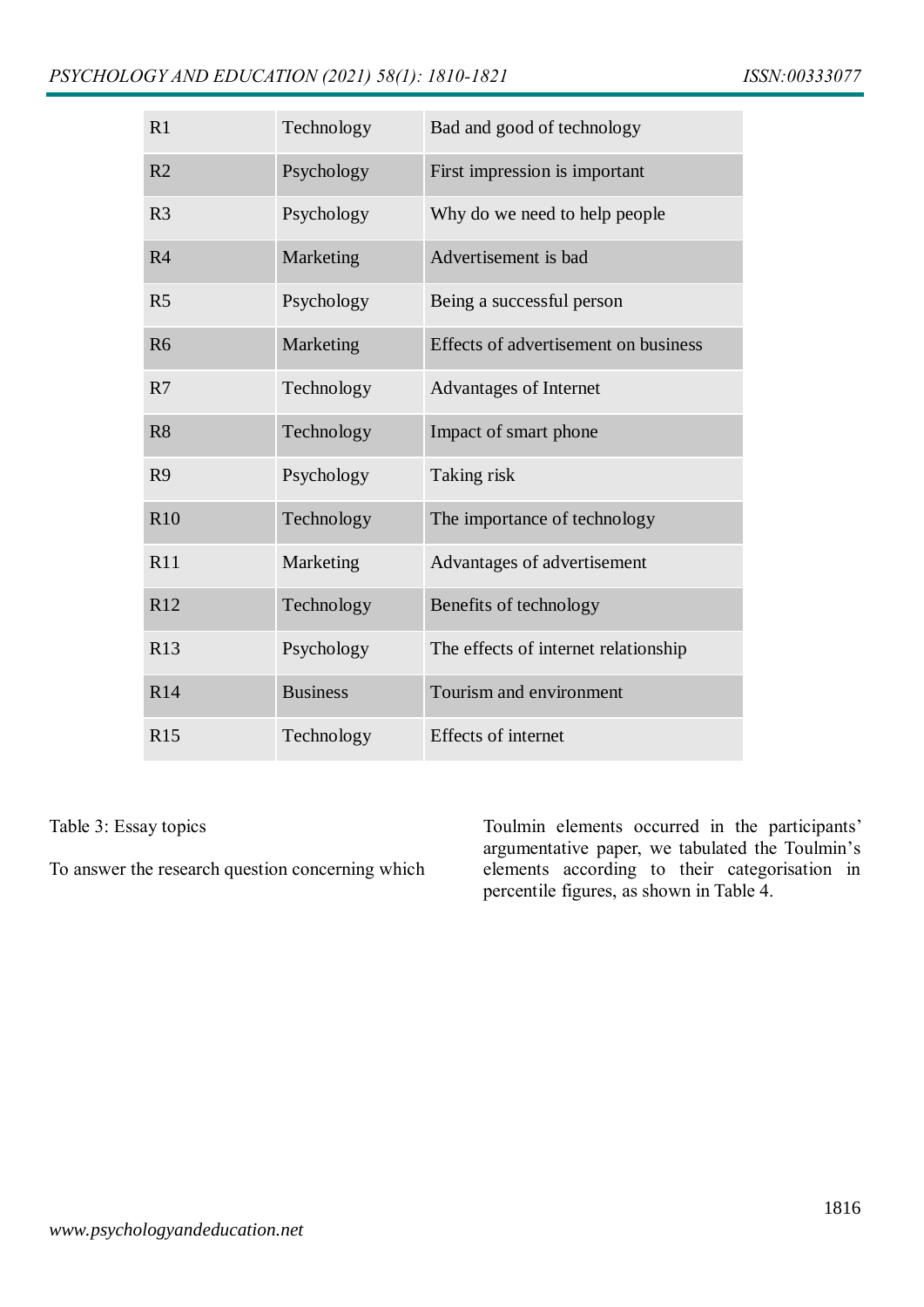Table 4:

|                | <b>Toulmin's Elements</b>                                                                                                                                                                      | <b>Findings</b>                                                                                                                                               |
|----------------|------------------------------------------------------------------------------------------------------------------------------------------------------------------------------------------------|---------------------------------------------------------------------------------------------------------------------------------------------------------------|
| S <sub>1</sub> | Claim (the conclusion to be argued)<br>for and data denotes the facts or the<br>premises drawn upon as the basis for<br>the claim)                                                             | Found in introduction as thesis<br>$\sim$<br>statement<br>- 12 or 80% out of 15 participants<br>employed 'Claim'                                              |
| S <sub>2</sub> | form of experience,<br>facts,<br>the<br>statistics or occurrences)                                                                                                                             | Grounds/Data (support the claim in  - Use of facts and experience most<br>common<br>- All 15 or 100% participants employed<br>'Ground/Data'                   |
| S <sub>3</sub> | Warrant (serves as the bridge to $\vert$ - Written in parts and isolation<br>justify how the claim is derived from<br>the grounds/data)                                                        | - 12 or 80% out of 15 students<br>employed 'Warrant'                                                                                                          |
| M1             | explanations used to strengthen or<br>support the warrant)                                                                                                                                     | Backing (to facts, authorities, or $\vert$ - Use of examples and facts without<br>citation/authorities<br>- All 15 or 100% participants employed<br>'Backing' |
| M <sub>2</sub> | Rebuttal (specifies the conditions)<br>which might defeat the major claim)                                                                                                                     | - Almost not visible. Written one sided<br>- 14 or 94% out of 15 participants<br>employed 'Rebuttal'                                                          |
| M <sub>3</sub> | Qualifier (modals, such as probably,<br>possibly, perhaps etc. By qualifying<br>or narrowing the claim, a qualifier<br>serves as an indication that the claim<br>is not absolute or universal) | - Used fairly widely<br>- All 15 or 100% participants used<br>'Qualifier'                                                                                     |

**Summary of findings**

To identify the elements proposed by Toulmin, we observed the linguistic features and discourse

markers that occurred in the fifteen essays. The linguistic featured and discourse markers are indicators of each Toulmin elements. Table 5 identifies the linguistic features and discourse markers exhibited in the fifteen essays.

| Linguistic<br>features<br>discourse<br>markers | and     | <b>Findings</b> | <b>Extract from sample</b>                                             |
|------------------------------------------------|---------|-----------------|------------------------------------------------------------------------|
| Phrases-                                       | $ln$ my |                 | - Most common: In $\mid$ <i>In my opinion, there are both positive</i> |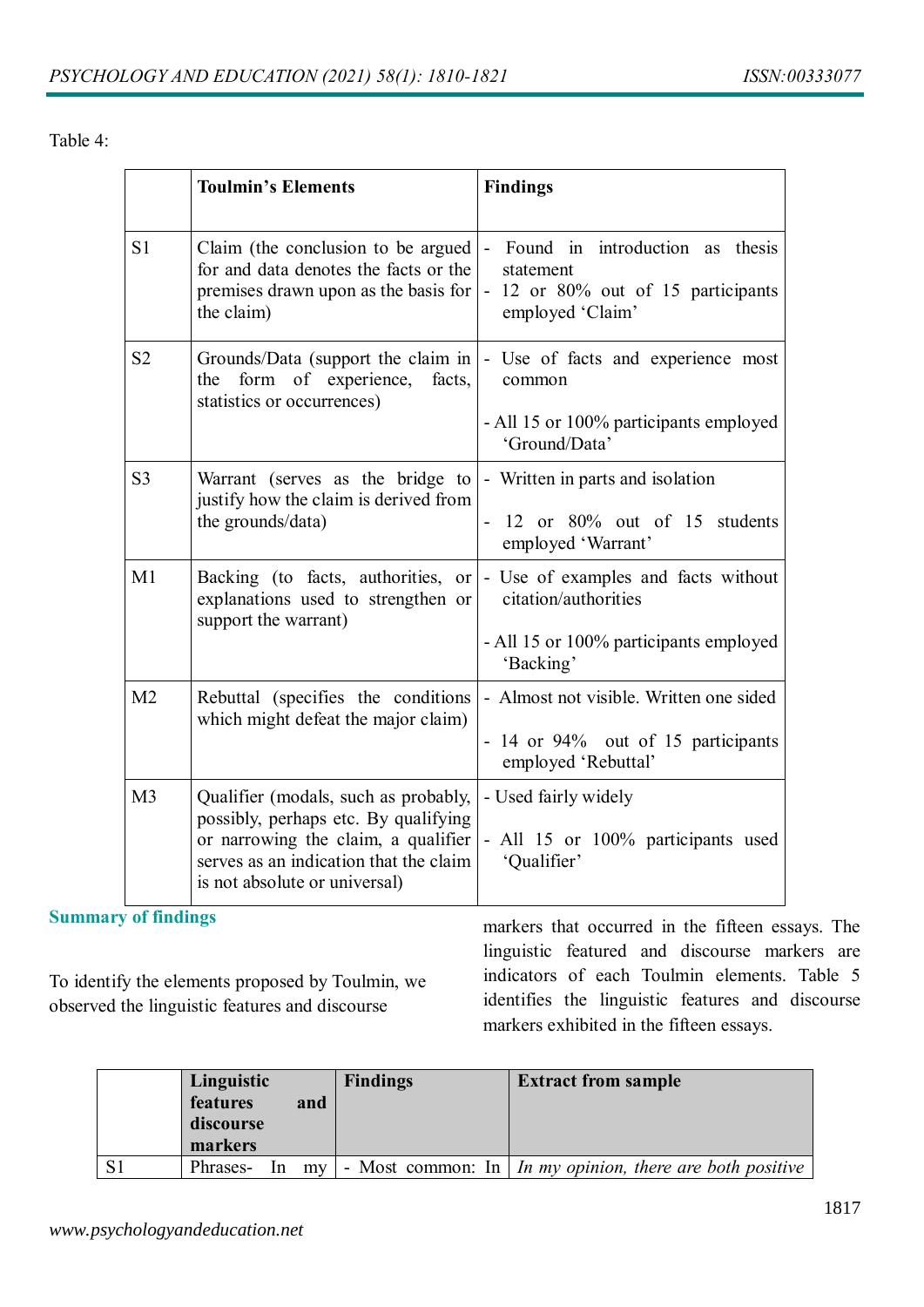| Claim                               | opinion<br>- As far as I am<br>concerned               | my opinion $(13/15)$<br>ss)                                             | impacts and negative impacts by the<br>way how we use our smartphone<br>(R8:Para1:Line3)<br>In my opinion, modern technology<br>helps people lifestyle to be more<br>enjoyable<br>and<br>interesting<br>(R12:Para1:Line5) |
|-------------------------------------|--------------------------------------------------------|-------------------------------------------------------------------------|---------------------------------------------------------------------------------------------------------------------------------------------------------------------------------------------------------------------------|
| S <sub>2</sub><br>Grounds<br>/ Data | Auxiliary verbs $-$<br>will, can, may,<br>could, would | - Used appropriately<br>$(15/15 \text{ ss})$                            | It will interferes their real life<br>relationship with family and friends<br>(R15:Para3:Line3)                                                                                                                           |
|                                     |                                                        |                                                                         | Business company will take advantage<br>as an innovation to promote profit<br>easily without having physical outlet<br>(R12:Para3:Line 2)                                                                                 |
| S <sub>3</sub><br>Warrant           | Firstly, to begin<br>with, on one hand,<br>in addition | - Most common is<br>numeral:<br>firstly,<br>lastly $(15/15 \text{ ss})$ | Firstly, advertisers creates a sense of<br>urgency with limited time<br>offer<br>(R4:Para2:Line1)                                                                                                                         |
|                                     |                                                        |                                                                         | Lastly, people take risk because they<br>achieve<br>want<br>to<br>their<br>goal.<br>(R9:Para5:Line1)                                                                                                                      |
| M1<br><b>Backing</b>                | Verbs – thinks,<br>agree, support                      | Common<br>verb:<br>÷,<br>think $(15/15$ ss)                             | Many think technology enable creative<br>people their own website and access<br>unlimited<br>information<br>(R12:Para3:Line2)                                                                                             |
| M <sub>2</sub><br>Rebuttal          | Verbs $-$ thinks, $ -$<br>agree, support               | Common<br>verb:<br>think<br>and<br>agree<br>(1/15ss)                    |                                                                                                                                                                                                                           |
| M <sub>3</sub><br>Qualifier         | Modals                                                 | Common<br>word:<br>perhaps $(15/15 \text{ ss})$                         | Internet is perhaps one of the best<br>communication tools that allows<br>internet users to communicate to<br>anyone through access to the internet<br>(R7: Para 2:Line 2)                                                |

#### Table 5: Linguistic features and discourse markers

#### **5. Discussion**

As presented in the result section, the present findings prove that Toulmin's model does exist in ESL writing. The essential elements of Toulmin's model are: claim (S1), ground/data (S2) and warrant (S3). As summarised by Abdul Aziz and Ahmad (2017), these elements are also thesis or statement being argued by Toulmin (2003).

Example 1: Excerpt from R8:Para1:Line3 *In my opinion, there are both positive impacts and negative impacts by the way how we use our Smartphone.*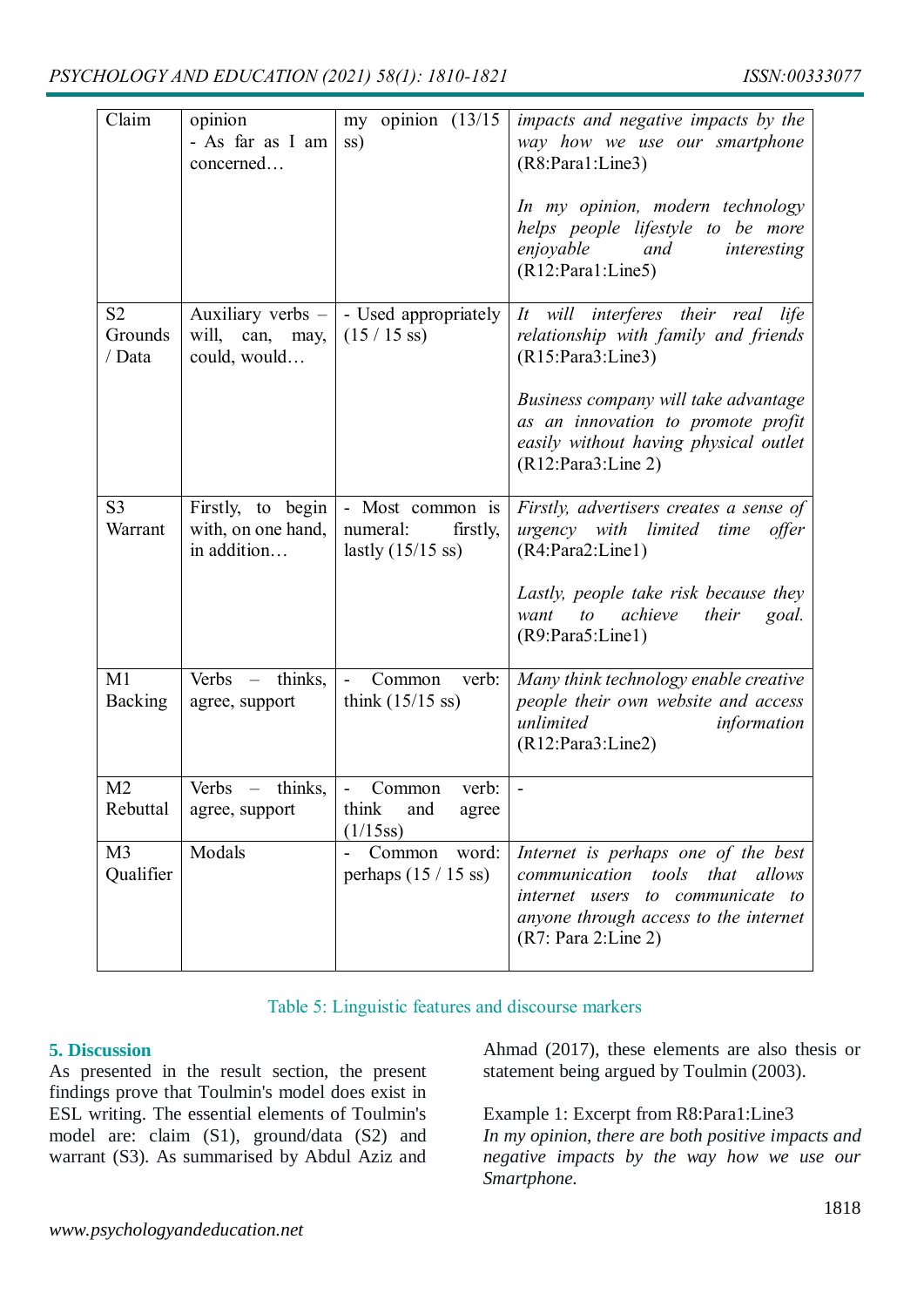The above excerpt is a claim as it is a claim or view that needs support and further explanation. A claim must be followed by grounds/data that explains and proves the claim or thesis.

Example 2: R8's excerpt: Para 2. Para 3, Para 4 *Firstly, associated with Smartphone may impact the education (ground 1). Next, using Smartphone also may impact business (ground 2). Lastly, using Smartphone also may impact on social life (ground 3).*

R8 used three supporting ideas or known as a ground to support how a Smartphone is used.

#### Example 3: R8's excerpt: Para 4.

*Lastly, using Smartphone also may impact on social life (ground). The positive impact on social life is helps to stay integrated with society. For example, Smartphone provides application such as GPS which allow people easier to reach any destination. (warrant).*

Examples 1, 2 and 3 demonstrate that a warrant functions as a justification for the ground to be linked to the claim. Toulmin mentioned that a logical and robust warrant helps validate the argument and thus persuade the reader to agree with the claim or thesis.

Besides the three main elements in the claim, ground and warrant, additional elements, such as backing (M1), rebuttal (M2) and qualifiers (M3) are employed to convince the reader of the argument further and persuade the reader to believe.

#### Example 4: R8's excerpt: Para 3

*On the other hand, the negative impact on business is using Smartphone may interfere with the performance of workers (warrant). For example, workers don't pay attention during the meeting and keep doing something else and not listening (warrant). This can interfere with the company performance (backing).*

Example 4 shows how the backing helps provide supports to the warrant by giving additional information to support the warrant.

#### Example 5: R8's excerpt: Para 3

*The positive impact on business is perhaps (qualifier) smartphones can (qualifier) help many companies to gain competitive advantages.*

Qualifiers are modals which are used to narrow a claim and also to make a claim less absolute or universal, which may lead to overclaiming.

A rebuttal is not found in all 15 samples. The absence may be because Toulmin has categorised this element as optional. In their paper, Abdul Aziz & Ahmad (2017) highlighted that "… this primary set of persuasive elements is required to form the foundation for an argument. On the other hand, the secondary set of persuasive elements is optional and can be used by the writers if they intend to strengthen or modify their argument." (p. 31)

The findings indicate that students can write an argumentative essay but utilised limited use of the primary features outlined by Toulmin. The insubstantial use of the Toulmin's primary features is evident as the students used restricted phrases or words demonstrating the elements of backing, rebuttal and qualifiers are very limited in terms of the phrases/words they use.

As mentioned by researchers such as Zainuddin & Rafik Galea (2016) and Abdul Aziz & Ahmad (2017), Toulmin's model can help develop critical thinking. They also attest that students can arrange their arguments in a clear and convincing order if teachers deliberately expose and teach them employing claim, ground and warrant in writing classes.

In the present study, utilising Toulmin's model to analyse the respondents' essays helps support what has been mentioned by other researchers. Unlike the respondents in the studies by Zainuddin & Rafik Galea (2016) and Abdul Aziz & Ahmad (2017), which were deliberately taught the Toulmin's model, the respondents in the present study were able to demonstrate some Toulmin's argumentative elements ( Example 1 to 5).

#### **6. Conclusion**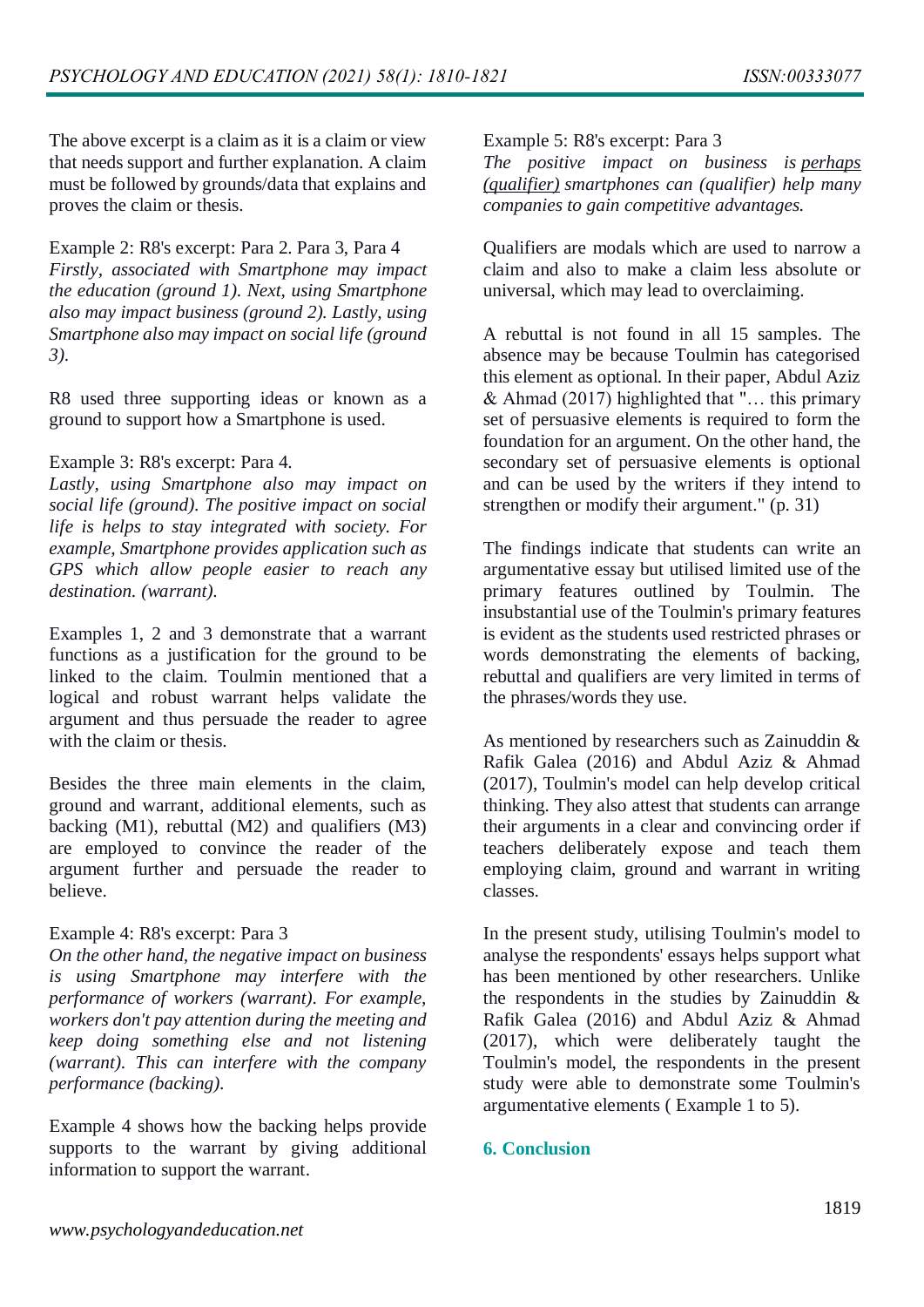This study is a case study examining students learning academic writing in an EAP course. It also centres on what contributes to a competent academic writer by identifying the rhetorical features and linguistic features used, and the issues behind becoming a competent academic writer. Analysing students' essays in the EAP course has provided some insights, and this understanding will serve as rooms for improvement in the academic writing modules at the university. This research will provide a guideline for ESL students and lecturers regarding what constitutes a piece of competent academic writing.

#### **REFERENCES**

- 1. Abdul Aziz, F. I, & Ahmad, U. K. (2017). Persuasive writing: How students argue. *Sains Humanika*, *9*(4-2).
- 2. Böttcher, F., & Meisert, A. (2011). Argumentation in science education: A model-based framework. Science & Education, 20, 103-140.
- 3. Chambliss, M. J., & Murphy, P. K. (2002). Fourth and fifth graders representing the argument structure in written texts. Discourse Processes, 34(1), 91- 115.
- 4. Choi, Y.H. 1988. Text Structure of Koreans Speakers' Argumentative Essay in English. *World Englishes*, 7 (2), 129-142.
- 5. Connor, U. (1990). Linguistic/Rhetorical measures for international persuasive student writing. Research in the teaching of English, 24(1), 67-87.
- 6. Crammond, J. 1998. The uses of complexity of argument structures in expert and student persuasive writing. *Written Communications,*15*,* 2.
- 7. Crowhurst, M. 1991. Interrelationships between reading and writing Persuasive Discourse. *Research in the Teaching of English*, 25 (3), 314-338.
- 8. de Oliveira Gabriel, V., Panisson, A. R., Bordini, R. H., Adamatti, D. F., & Billa, C. Z. (2020). Reasoning in BDI agents using Toulmin's argumentation model. *Theoretical Computer Science*, *805*, 76-91.
- 9. Erduran, S., & Jimenez-Aleixandre, J. M. (2012). Argumentation in Science Education Research: Perspectives from

Europe. In D. Jorde, & J. Dillon (Eds.), Science Education Research and Practice in Europe: Retrospective and Prospective. (pp. 253-289). Rotterdam: Sense Publishers.

- 10. Greenstein, L. 2012. *Assessing 21st Century Skills: A Guide to Evaluating Mastery and Authentic Learning*. Corwin: California, USA.
- 11. Hamam, D. (2020). A study of the rhetorical features and the argument structure of EAP essays by L1 and L2 students in the UAE. *Journal of Asia TEFL*, *17*(2), 699.
- 12. Hong, L. Y., & Abdul Talib, C. (2018). Scientific argumentation in chemistry education: implication and suggestions. *Asian Social ScienceI*, *14*(11), 14-29.
- 13. Huh, M. H., & Lee, I. (2014). Applying Toulmin: Does peer response play a role in Korean EFL college students' revision quality?. *English Teaching*, *69*(3).
- 14. Imtiaz, Z. and Mahmood, M.A. 2014. Genre analysis of argumentative essays of Pakistani EFL learners. *Journal of Education and Practice*, 5 (30), 95-100.
- 15. Jamaludin, A., Ho, M.L.C and Chee, Y.S. 2007. The impact of stuctured argumentation and enactive role play on students' argumentative writing Skills. *Proceedings ASCILITE Singapore 2007: Full paper*, 430-440.
- 16. Januin, J. (2007). Exploring readiness for languagelearning autonomy among distance learners in Sabah, Malaysia. *Asian Journal of Distance Education*, *5*(1), 16- 26.
- 17. Januin, J., & Stephen, J. (2015). Exploring discourse competence elements in EAP class presentations through document and ethnographic analyses. *Procedia-Social and Behavioral Sciences*, *208*, 157-166.
- 18. Karbach, J. 1987. Using Toulmin's model of argumentation. *Journal of Teaching Writing*, 6 (1), 81-91.
- 19. Khodabandeh, F. (2014). Argumentation across L1 and L2: Examination of three instructional treatments of genre-based approach to teaching writing. *Procedia-*